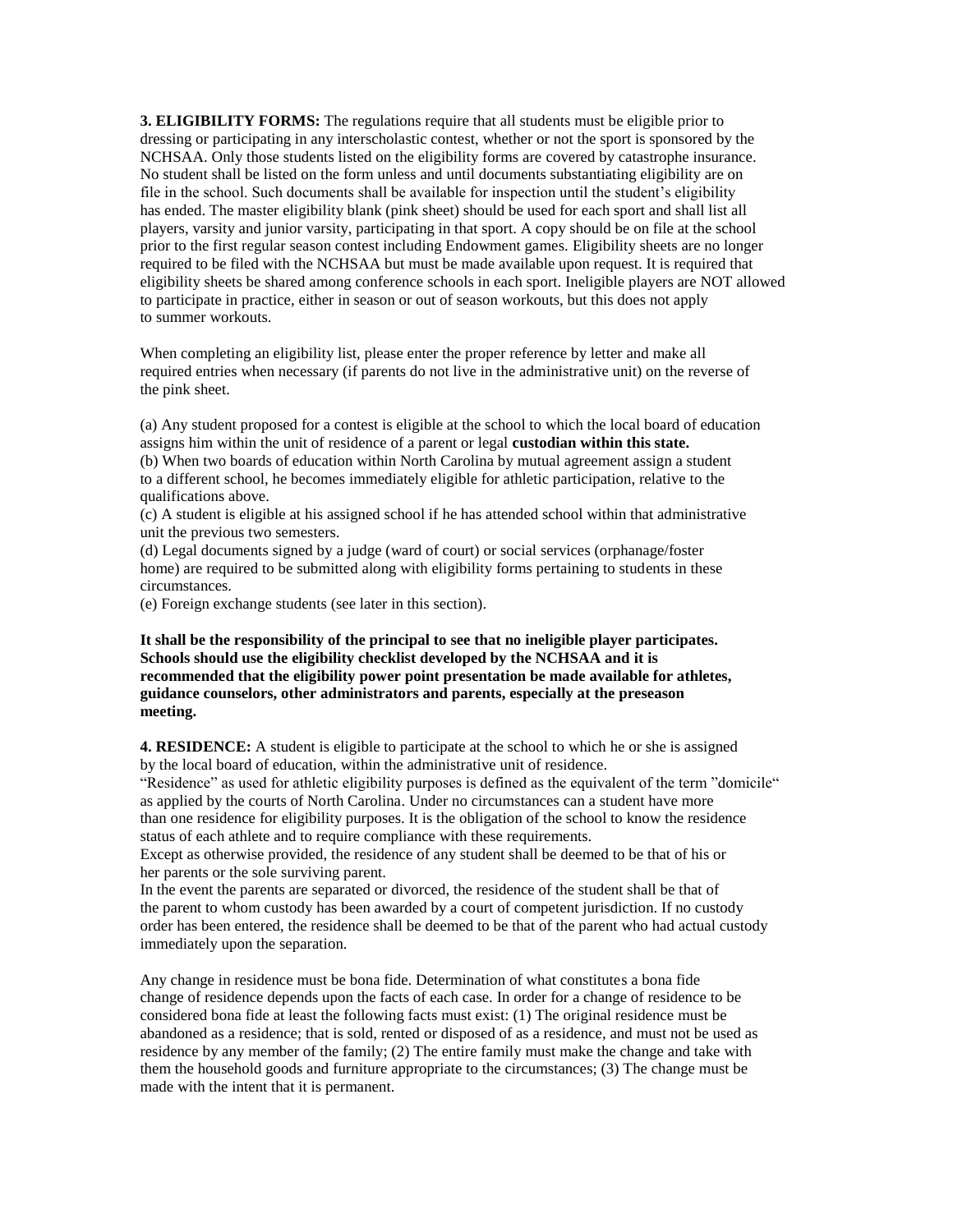Transfers within the same administrative unit may be governed by local Board of Education policy. A student transferred from one administrative unit to another by mutual agreement is immediately eligible for athletic participation in the receiving unit.

## **No non-parental guardianship will be recognized where a student has a living parent**

unless: there has been a determination of abandonment of the student by such parent(s) or a determination that the student is a dependent juvenile as defined in G.S.7A-5 17(13) or comparable statute by a court of competent jurisdiction; or the student has been judicially declared a ward of the court or has been identified as an orphan or placed in a foster home by the Division of Social Services (or a comparable agency if out of state) and custody (not guardianship) has been determined by the court or social service agency. A student whose custody has been established by court order or social services agency decision is eligible for participation at the school to which he or she is assigned by the Board of Education of the local unit where the custodian resides.

The residence of a student who is emancipated shall continue to be his or her residence as of the time of emancipation, unless an exception is granted under the procedures established by the Hardship Rule.

The residence of a student who is in an organized and recognized foreign exchange program shall be considered to be the place to which he or she is assigned by that program, and is eligible to participate at the school to which he or she is assigned by the local education agency. Foreign students who are not part of an organized and recognized foreign exchange program must present extenuating circumstances through the procedure established in the Hardship Rule. A foreign exchange student is eligible only during the first year of residence in the United States. With the exception of this residence rule, foreign exchange students are subject to all other eligibility requirements, including but not limited to, the prohibition on participation after graduation or eligibility for graduation from high school.

In no case will any exception be made to the following principles:

• No student may participate at a second school in the same sport during the same sport season, except in the event of a bona fide change in residence of the parent(s) or legal custodian; change of schools must be contemporaneous with change in residence.

• Documents purporting to establish guardianship or custody issued by a notary public, an attorney, a clerk of court, or any entity other than a court of record with competent jurisdiction will not be accepted.

No student shall be subjected to undue influence by an individual or group of individuals to induce or cause him to transfer from one school to another for athletic purposes. **If allegations of recruiting are made against a school, the burden of proof in substantiated form must be borne by the accusing party. Allegations of recruiting that are substantiated will be processed as infractions under the penalty code.**

For the purposes of this rule, "undue influence" consists of actions taken for the purpose and intent of soliciting or encouraging the enrollment of a student-athlete in a school, including but not limited to the following:

- initiating or arranging communication or contact of any sort (letters, email, phone, etc) with a prospective student-athlete or member of his or her family - visiting or entertaining a prospective student-athlete or member of his or her family

- providing transportation or arranging for same for a prospective student-athlete or member of his or her family to visit a school or meet with anyone associated with a school - providing verbal or written material, slide, film or tape presentations to a prospective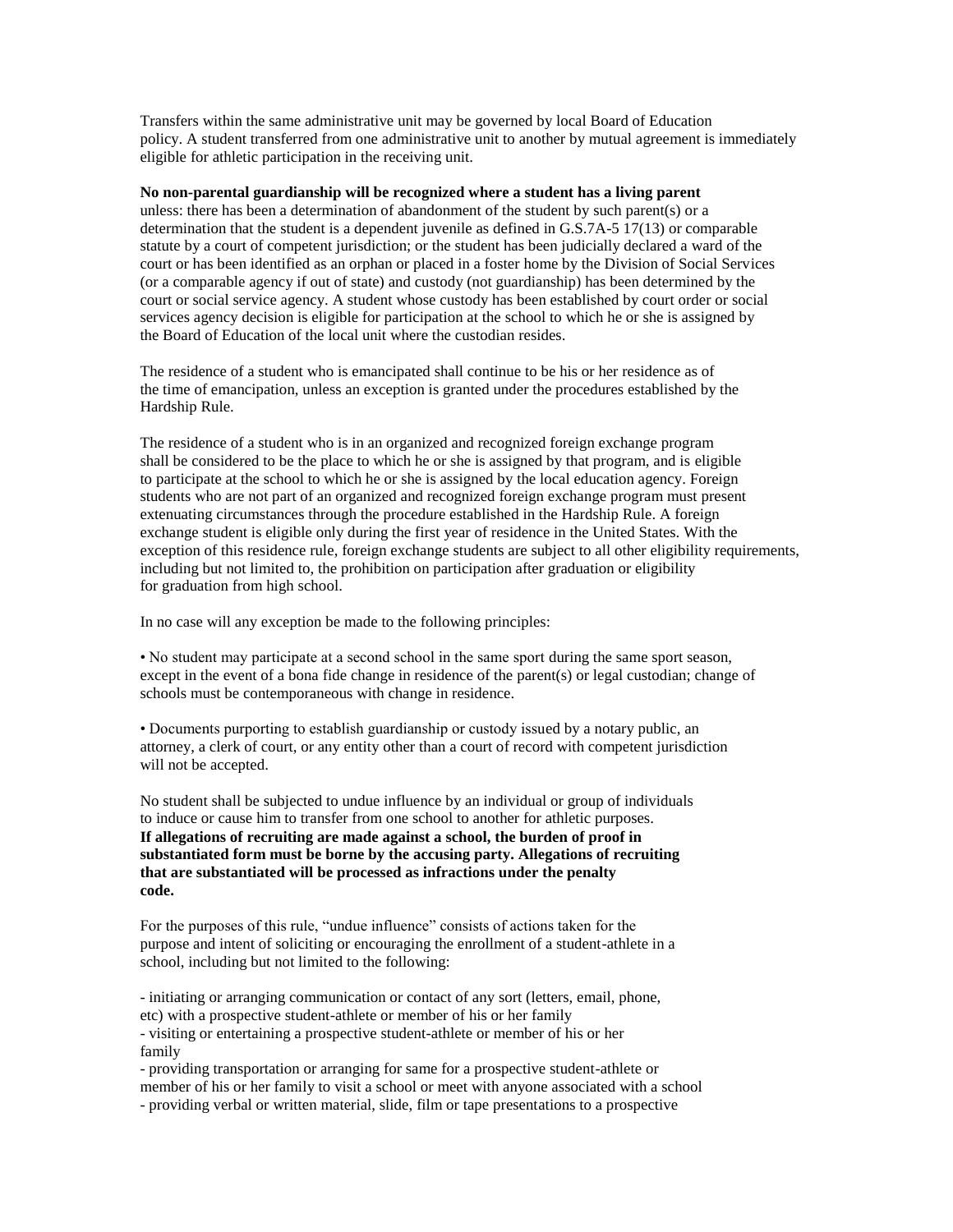student-athlete or member of his or her family which states or implies that a school's athletic program is superior to that or any other school with the purpose or intent of soliciting or encouraging the enrollment of the student in that school, or that it would be advantageous for any prospective student-athlete to participate in athletics at that member school as opposed to any other school

- to use non-school athletic teams as a vehicle to solicit or encourage a prospective student-athlete or a member of his or her family to enroll the student-athlete at a different school.

The above applies to any individual who coaches at an NCHSAA member school, head or assistant, paid or non-paid, faculty or non-faculty, parent volunteer, etc., as well as any other persons formally or informally associated with a school's athletic program. The residence status of any student whose parent(s) do(es) not live in the administrative unit must be identified on the eligibility list as prescribed on the back of that document.

**5. ATTENDANCE:** (a) A player must have been in attendance for at least 85 percent of the previous semester at an approved high school. Any student must be in membership to be able to make up days missed while in membership (days missed while not in membership may not be made up for athletic eligibility). For a regular 90-day semester, a student may not miss more than 13 days and be in compliance with the 85 percent rule.

(b) A student must, at the time of any game in which he or she participates, be a regularly enrolled member of the school's student body, according to local policy. If there is no local policy, "regularly enrolled" is defined as enrolled for at least one half of the "minimum load." It is recommended the student be in school the day of the contest.

(c) The student must be enrolled within the first 15 days and in regular attendance for the present semester to be eligible for athletics. A student whose family has moved into a school district shall immediately assume the same status in the new district as that from which he moved. Summer school attendance shall not be counted in determining percentage of attendance for athletic eligibility, but approved homebound programs do fulfill the attendance requirement.

(d) At the end of each semester, any participant who has failed to attend school 85 percent of that semester is immediately ineligible.

**6. SCHOLASTIC REQUIREMENTS:** A student must have passed a minimum load of work during the preceding semester to be eligible at any time during the present semester. The semester is normally considered half of the academic year. All students must also meet local promotion standards, set by the LEA and/or the local school.

A minimum load is defined as five courses in the traditional school schedule and three courses for schools on the "block" format. If the school is on an A/B form of block scheduling, a student must pass six of eight courses during what would traditionally be defined as a semester.

Office assistance, teacher assistance or laboratory assistance may not be used toward academic eligibility. Audited courses may not be used toward academic eligibility. No work previously passed by a student may be submitted as part of a minimum load. Summer school work used to make up part of the minimum load must be applied to the most recent semester. Credit for summer work is a determination of the local unit. A student, upon first entering grade nine, is academically eligible for competition on high school teams. This also applies to attendance.

A student not academically eligible at the beginning of the semester is not eligible at any time during the semester. (Exception: a student who receives an incomplete which causes him or her to fail to meet minimum scholastic requirements is ineligible until the course is satisfactorily completed, and eligibility is restored immediately). A student academically eligible at the beginning of a semester remains academically eligible throughout the semester.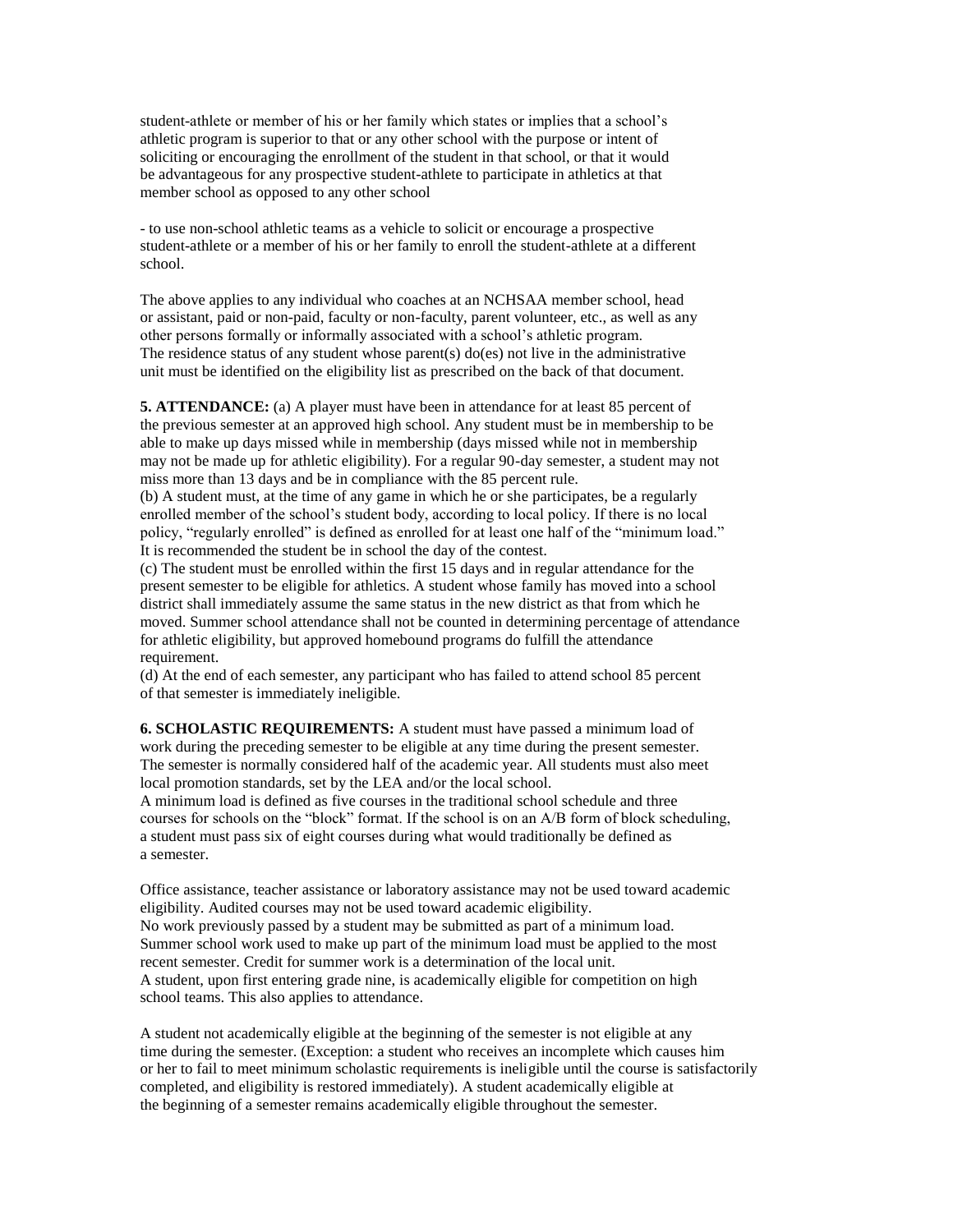Alternative or extended day school students who meet all other eligibility requirements may participate in athletics for the school to which they would normally be assigned, provided the alternative/extended day school has no athletic program. The alternative schools referenced here are those operated by the school system itself. The principal of the school at which the students play shall be responsible for certifying their eligibility and shall have on file all records, including current attendance data, necessary to verify eligibility. Each such student shall be identified on the eligibility list, which shall be accompanied by a letter from the principal stat118 ing that these designated students meet all eligibility requirements.

The principal and coach shall have the same authority in player selection and application of team rules and regulations with alternative school students as with those enrolled in the regular school program.

Pupils enrolled in "exceptional students" classes shall be eligible for participation in interscholastic athletics provided the program of instruction is in accordance with the recommendations of the State Department of Public Instruction, and provided that in the opinions of the principal and teacher, such pupil is making "satisfactory progress." "Satisfactory progress" is defined that the pupil passes a minimum load on his level. All other regulations must be met. At the end of each semester, a superintendent or principal has eight days (excluding Saturday and Sunday) to check grades of students, removing such player immediately upon knowledge of ineligibility and no later than the completion of the eight-day period and restore to eligibility any debarred player after he or she has qualified at the end of a semester. Any student who has his academic eligibility restored may participate the day following the completion of the semester of the ineligibility.

The purpose of the eight-day period is to allow schools ample time to check grades. A player should be removed before the eight-day period is up if the school has knowledge and has verified the student is ineligible.

**7. MEDICAL EXAMINATION:** In order to be eligible for practice or participation in interscholastic athletic contests, a player must receive a medical examination once every 365 days by a duly licensed physician, nurse practitioner or physician's assistant and be cleared to play. A recommended preparticipation form may be found online.

Students absent from athletic practice for five or more days due to illness or injury shall receive a medical release by a physician licensed to practice medicine before readmittance to practice or contests. Students with potential head injuries must receive a medical release by a physician licensed to practice medicine before readmittance to practice or contests.

It is recommended that players be covered by adequate medical and accident insurance, and that medical aid be immediately available at all times. Schools should have medical release forms on site at athletic events in case medical treatment is required.

**8. EIGHT SEMESTER RULE :** No student may be eligible to participate at the high school level for a period lasting longer than eight consecutive semesters, beginning with the student's first entry into grade nine or participation on a high school team, whichever occurs first. For students who skip the ninth grade and advance directly to the 10th from the eighth, the year prior to entering the 10th grade is considered the year of first entry into ninth grade for athletics.

The principal shall have evidence of the date of each player's entry into the ninth grade. The North Carolina cumulative record is sufficient.

**9. MAXIM UM NUMBER OF SE ASONS :** No student may be approved for a high school contest if he has taken part in contests during four separate seasons in that sport (one season per year, whether the sport is played in North Carolina or not).

Playing as a member of a private or other non-member school team shall be deemed the same as playing a member of a school team. Enforcement of this rule is to begin with entry into ninth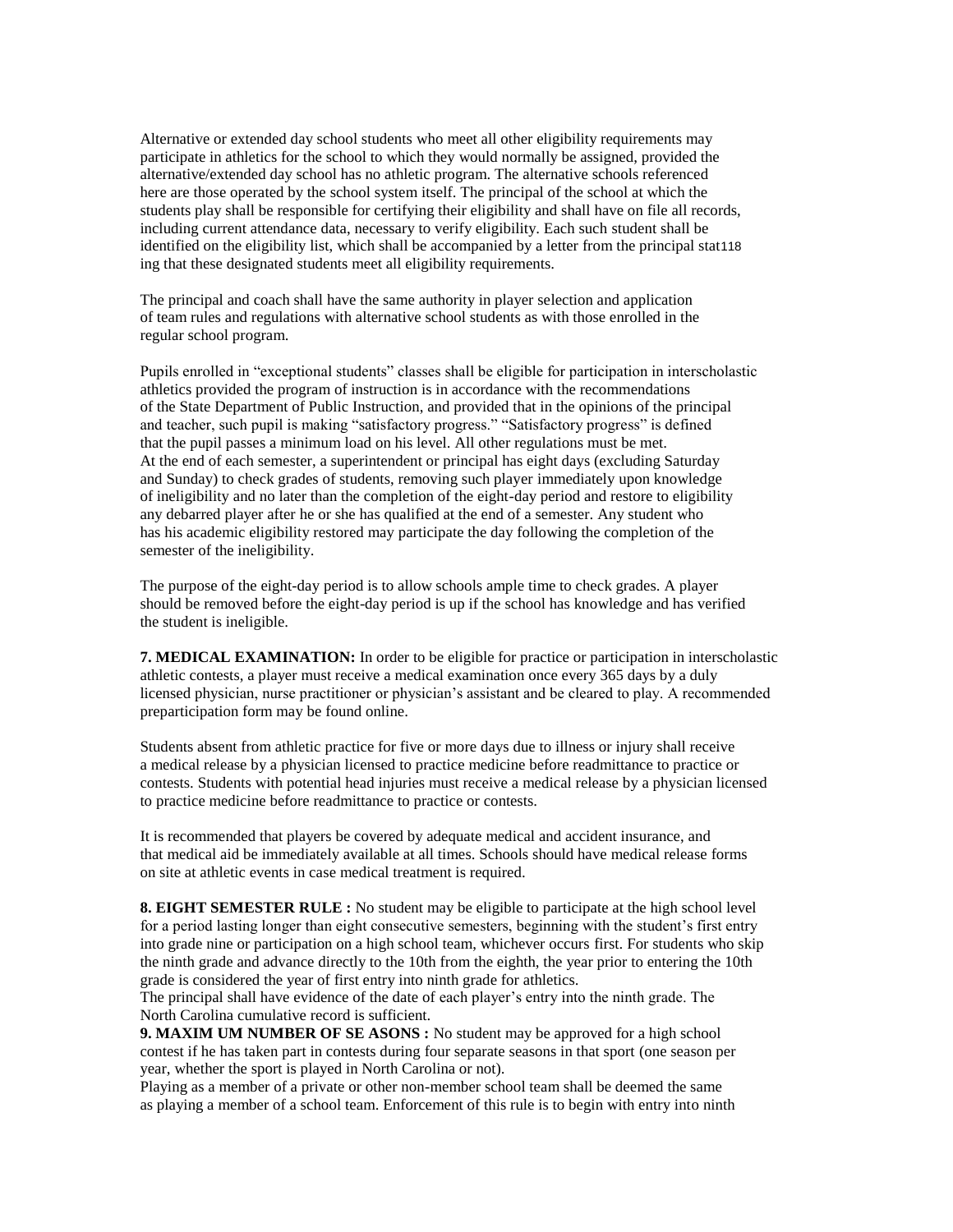grade, however.

A student shall not participate in school athletic contests after graduation from high school. This does not apply to spring sports playoffs.

**10. AGE OF PLAYER:** No student may be approved for any athletic contest if his or her 19th birthday comes on or before October 16, 2009; i.e., the date of birth was on or before October 16, 1990. The principal shall have on file evidence of the legal birth date of each athlete. Evidence of legal birth date must be established by a copy of the birth certificate or from one of the following: a record from the State Bureau of Vital Statistics, Raleigh; a record from the county

## **Felony Policy**

Any student who is subject to the NCHSAA eight semester rule who (1) is convicted of a crime classified as a felony under North Carolina or federal law,

**or**

(2) is adjudicated delinquent for an offense that would be a felony if committed by an adult, is not eligible to participate in the North Carolina High School Athletic Association sports program. Such ineligibility shall be immediate and shall prohibit participation in the NCHSAA sports program from the date of conviction or adjudication of delinquency through the end of the student's high school career. Appellate or other post-conviction review of the conviction or adjudication of delinquency does not affect the student's immediate ineligibility.

Note: "Convicted" and "conviction," for the purpose of this policy, includes the entry of (a) a plea of guilty; or (b) a plea of no contest, nolo contendere, or the equivalent; or (c) a verdict or finding of guilty by a jury, judge, magistrate, or other duly constituted, established, and recognized adjudicating body, tribunal, or official, either civilian or military. A person is "convicted" or "adjudicated delinquent" for the purposes of this policy, in North Carolina state courts, the courts of the United States, another state, the armed services of the United States, or another country.

register of deeds office; an infant baptismal record; a recording from the attending doctor's registry or cashbook if specific; a news item at the time of birth from the local newspaper; or an official register sheet from the first grade.

A birth date as shown on a passport is acceptable verification of a foreign student's age. An eighth or ninth-grade student who is overage for junior high or middle school competition shall be eligible for senior high school participation.

**11. AMATEUR RULE**: Money or awards having utilitarian value (Example: golf balls, clubs, tennis balls, racket, etc.) may not be given to students for participation in athletics except as noted in the following paragraphs. Students may not accept items by virtue of being on a "free list" or "loan list". Enforcement of this rule by the NCHSAA begins with a student's entry in the ninth grade, so to participate as a member of a high school tennis team, for example, an athlete may NOT receive racquets, warm-ups, etc., by virtue of being on a free list or loan list.

A player may accept a gift provided it meets each of these conditions: is available to every member of the team, is totally consumable and nontransferable (e.g., meals, trips, etc.) or is labeled in a permanent manner (i.e., monogrammed, engraved, etc.) and is approved by the local principal and superintendent.

A student may accept a medal, trophy, ribbon, pin, high school letter, sweater, jacket, blazer or blanket. Sweaters, jackets, blazers and blankets must carry the high school letter or other appropriate school emblem. None of the approved awards shall be accepted from an individual or non-school organization unless the giving of such an award has been approved by the principal and superintendent of the school the athlete attends.